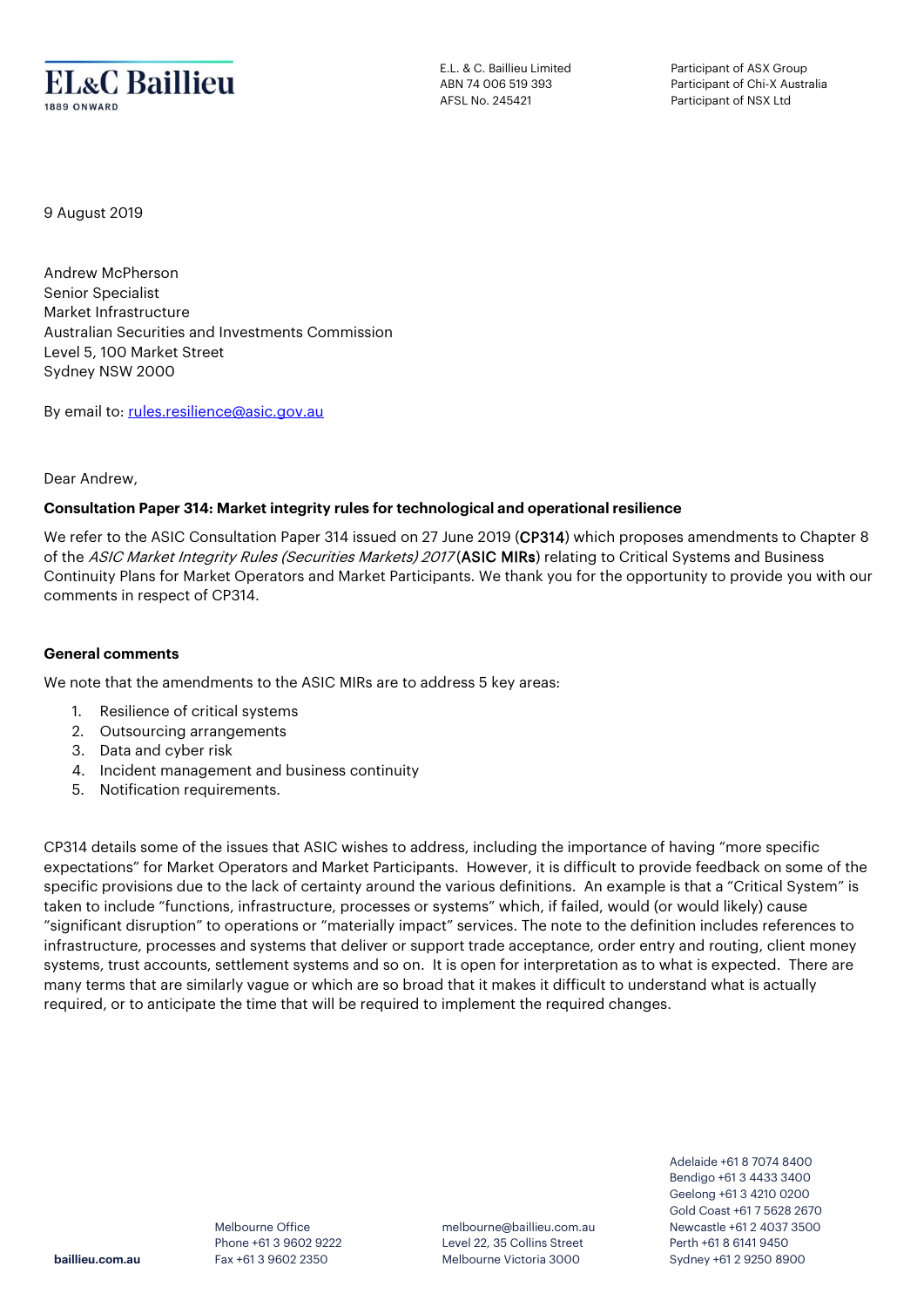

## **Outsourcing arrangements**

A particular concern relates to the requirements around outsourcing of Critical Systems. As Market Participants, we are heavily reliant on key providers in providing trading infrastructure and market services to us. We have existing contractual arrangements with those vendors. The updated ASIC MIRs will require us to try and renegotiate on terms with these vendors to ensure that our existing arrangements meet the new requirements. Every outsourced arrangement will need to be assessed to determine whether it relates to a Critical System and then what is required to meet the contractual obligations set out in the ASIC MIRs relating to Outsourcing Arrangements. Examples include order and trading systems, 3<sup>rd</sup> party hosting of infrastructure, client accounting systems, email or other delivery systems (such as those used to deliver trade confirmations to clients) and other service providers of Critical Systems.

The provisions relating to external audit and approval of sub-contracting arrangements pose additional issues in negotiating terms with vendors. It is likely that any such renegotiation of terms will incur additional cost; however, these potential costs are currently unknown given the uncertainty noted.

There should be a requirement for major vendors of market and infrastructure services such as IRESS, GBST, share registries and the like to be captured in these frameworks, and to be required to go through certification of systems (much like what happens, for example, with CHESS releases), and to have minimum terms that are in line with ASIC's expectations. Whilst we understand that these vendors are not generally regulated entities, we would anticipate that our key vendors would be reluctant to renegotiate terms that create additional burdens for them, unless they are compelled to do so.

The requirements for change management around critical systems (including implementation of new Critical Systems) and to notify "persons that may be materially impacted" by any such implementation also have unknown business impacts. An example could be that a major release / change implementation by a vendor would need to be notified to affected persons by all Market Participants (an example could be CHESS upgrade). There would need to be a mechanism to notify all relevant parties as required by the proposed changes to the ASIC MIRs. The time for reporting is unclear, and the content requirements of the notice are not specified. Further, the purpose for these notifications is not clear, and given the additional burden on business, there should be a clear understanding of why such notifications are required and how they will be managed. This also raises the issue of potentially having to make multiple notifications (for example, if a participant is also APRA regulated per CPS 231).

## **Data and cyber risk**

The requirements for the backup of data and timely recovery are again vague. Does this require primary and secondary sites (and the significant costs of same)? Without certainty around these requirements it is difficult to estimate the impact from both a time to implement and a cost perspective.

#### **Incident management and business continuity**

The proposed ASIC MIRs relating to incident management and business continuity raise a number of issues.

The difference between an "Incident" and a "Major Event" is a matter of degree, and the notes to the proposed requirements state that "An incident may, depending on its severity, constitute a Major Event".

We repeat our comments above regarding the notification requirements, in relation to Incidents and Major Events to "persons that may be impacted", including the uncertainty of these obligations or the required method of notification. Identification of persons that may be impacted will vary depending on the type of "Incident" or "Major Event", which will introduce an additional burden to keep people informed while potentially managing a significant matter. The requirement to notify ASIC "immediately" upon become aware of a Major Event will have similar consequences.

We note that the requirement for Market Operators to move to quarterly testing of their Business Continuity Plans is not clearly explained. It adds burden not just to Market Operators but also to vendors and Market Participants as it will affect the provision of services and introduces risk to the market.